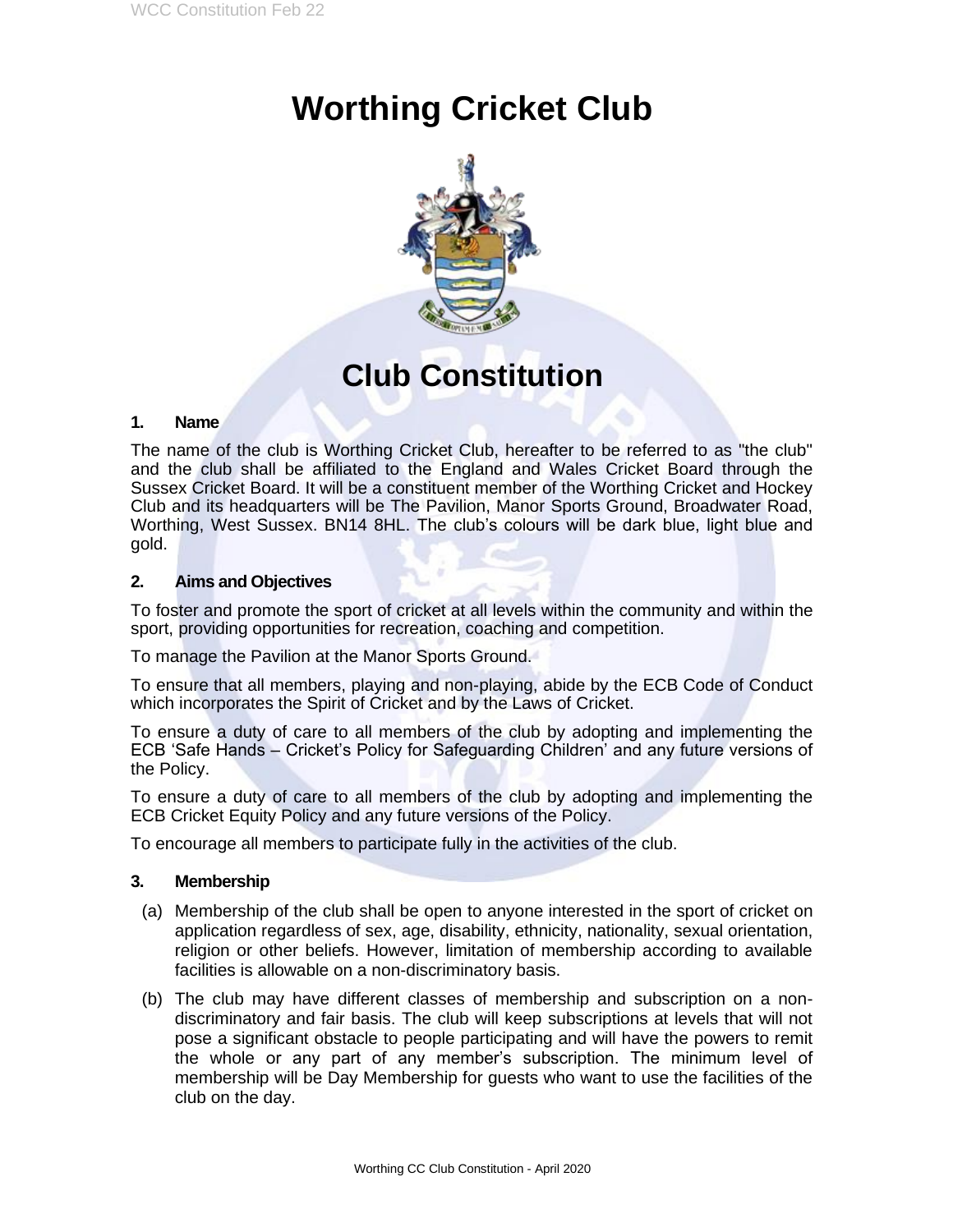- (c) Application for membership of the club shall be by completion of a membership application form, or by signing of the Day Membership book and by payment of the relevant subscription/joining fees as determined by the Annual General Meeting of the club.
- (d) No person shall be eligible to take part in the business of the club or eligible for selection for any club team unless the appropriate subscription has been paid by the specified date or membership has been agreed by the Committee.
- (e) The club Committee may refuse membership, or remove it, only for good cause such as conduct or character likely to bring the club or cricket into disrepute. Appeal against refusal or removal may be made to the Committee who shall appoint an Appeals Committee to hear the appeal.
- (f) All members will be subject to the regulations of the Constitution and by joining the club will be deemed to accept these regulations and any Codes of Conduct that the club has adopted. The Constitution shall identify those members eligible to vote at any General Meetings.
- (g) All parents or guardians of junior club members will automatically become nonvoting members of the club and will be known as Associate Members.

#### **4. Classes of Membership**

Classes of Membership shall be as follows:

- Senior Full Playing Member
- Senior Intermediate Member (Playing up to a maximum of 5 games)
- Junior Full Playing Member (Under 18 years of age at the beginning of the current year)
- Family (Multiple Siblings)
- Student Member
- Social Day Member
- Honorary Member
- Life Member
- Associate Member
- Day Member

A list of members in each category shall be maintained by the Treasurer or other Officer of the club.

## **5. Officers**

The Officers of the club shall be as follows:

#### Executive Officers

- Chairman
- Hon. Secretary
- Assistant Secretary
- Hon. Treasurer
- Assistant Treasurer
- Club Welfare Officer
- Fixture Secretary
- Club Development Officer
- Director of Cricket
- Head of Junior Cricket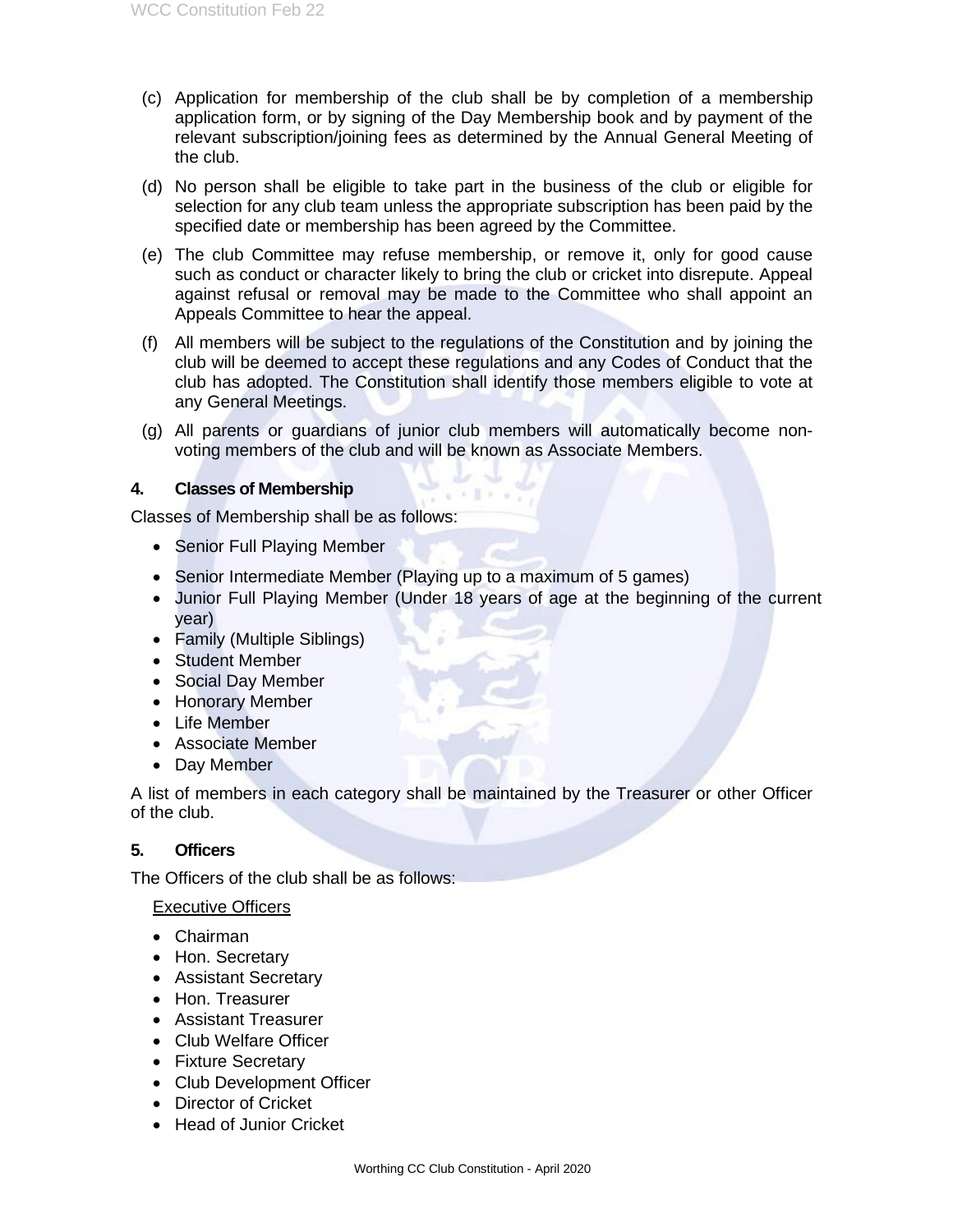- Sponsorship & Fundraising Secretary
- Senior Team Captains

#### Honorary Officers

- President
- Vice-President(s)

#### **6. Election of Officers**

All Officers shall be elected at the Annual General Meeting of the club from, and by, the members of the club.

All Officers shall be elected for a period of one year, but shall be eligible for re- election to the same office or to another office the following year.

The appointment of Senior Team Captains for the coming season shall be the responsibility of the Cricket Sub-committee and presented to the AGM for confirmation purposes only.

#### **7. Management Committee**

The affairs of the club shall be conducted by a Management Committee (the Committee) comprising the Executive Officers of the club and a representative of each Sub-Committee. Officers must be elected from, and by, the Full Members of the club. Only these members of the Committee shall be entitled to vote at Committee meetings.

The Committee will be convened by the Secretary and shall meet at agreed intervals and not less than four times per year.

The quorum required for business to be agreed at Committee meetings shall be six.

The duties of the Committee shall be:

- (a) To control the affairs of the club on behalf of the members.
- (b) To keep accurate accounts of the finances of the club through the Treasurer. These should be available for reasonable inspection by members and should be independently examined before every Annual General Meeting. The club shall maintain a bank current account and the following Officers shall be authorised to sign club cheques: any two from the Chair, Treasurer, Assistant Treasurer and Secretary.
- (c) To co-opt additional members of the Committee as the Committee feel is necessary. Co-opted members shall not be entitled to a vote on the Committee and shall serve until the end of the next Annual General Meeting.
- (d) To make decisions on the basis of a simple majority vote. In the case of equal votes, the Chair shall be entitled to an additional casting vote.

The Committee shall have powers to appoint sub-committees as necessary and to co- opt advisers who may be non-club members invited to advise on specialist subjects.

An elected Committee member ceases to be such if he or she ceases to be a member of the club, resigns by written notice, or is removed by the Committee for good cause after the member concerned has been given the chance of putting their case to the Committee. Appeal against removal may be made to the Appeals Committee. The Committee shall fairly decide time limits and formalities for these steps

The Committee has the power to:

(a) acquire and provide grounds, equipment, coaching, training and playing facilities, clubhouse, transport, medical and related facilities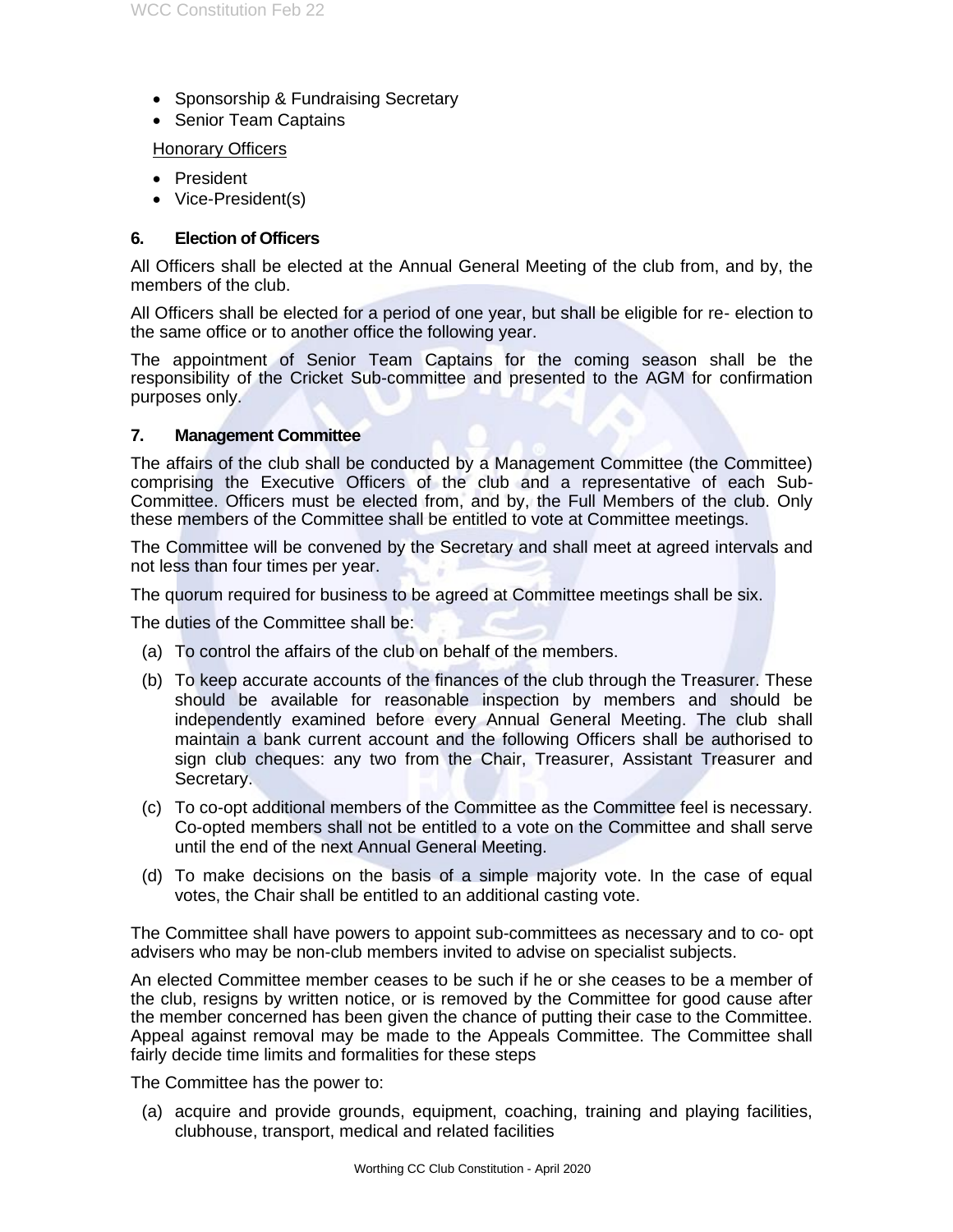- (b) provide coaching, training, medical treatment, and related social and other facilities
- (c) take out any insurance for club, employees, contractors, players, guests and third parties
- (d) raise funds by appeals, subscriptions, loans and charges
- (e) borrow money and give security for the same, and open bank accounts
- (f) buy, lease or licence property and sell, let or otherwise dispose of the same
- (g) make and accept grants and loans and give guarantees and provide other benefits
- (h) set aside funds for special purposes or as reserves
- (i) invest funds in any lawful manner
- (j) employ and engage staff and others and provide services
- (k) co-operate with or affiliate firstly to any bodies regulating or organising the sport of cricket and secondly any club or body involved with cricket and thirdly with government and related agencies
- (l) do all other things that are reasonably necessary to advance the aims and objectives of the club

None of the above powers may be used other than to advance the aims and objectives in a manner consistent with the Rules and the general law.  $(1 + 1 + 1)$ 

#### **8. General Meetings**

The Annual General Meeting of the club shall be held not later than the end of February each year. 21 clear days written notice of the Annual General Meeting shall be given to members by circulating a copy of the notice to every member at their home address and posting the notice on the club notice board. Members must advise the Secretary in writing of any other business to be moved at the Annual General Meeting at least 14 days before a meeting. The Secretary shall circulate or give notice of the agenda for the meeting to members not less than 7 days before the meeting.

The business of the Annual General Meeting shall be to:

- a) Confirm the minutes of the previous Annual General Meeting and any General Meetings held since the last Annual General Meeting
- b) Receive the independently examined accounts for the year from the Treasurer
- c) Receive the annual report of the Committee from the Secretary
- d) Elect an independent person to examine the accounts
- e) Elect the Officers of the Club (i.e. President; Vice Presidents, Chair etc.). Senior Team Captains will not be elected at the AGM as this will be the responsibility of the Cricket Sub-Committee.
- f) Review club subscription rates and agree them for the forthcoming year
- g) Transact such other business received in writing by the Secretary from members 14 days prior to the meeting and included on the agenda.

Nominations of candidates for election of Offices shall be made in writing to the Secretary at least 14 days in advance of the Annual General Meeting date. Nominations can only be made by Full Members and must be seconded by another Full Member.

Special General Meetings may be convened by the Committee or on receipt by the Secretary of a request in writing from not less than 20 Full Members of the club. At least 21 days-notice of the meeting shall be given.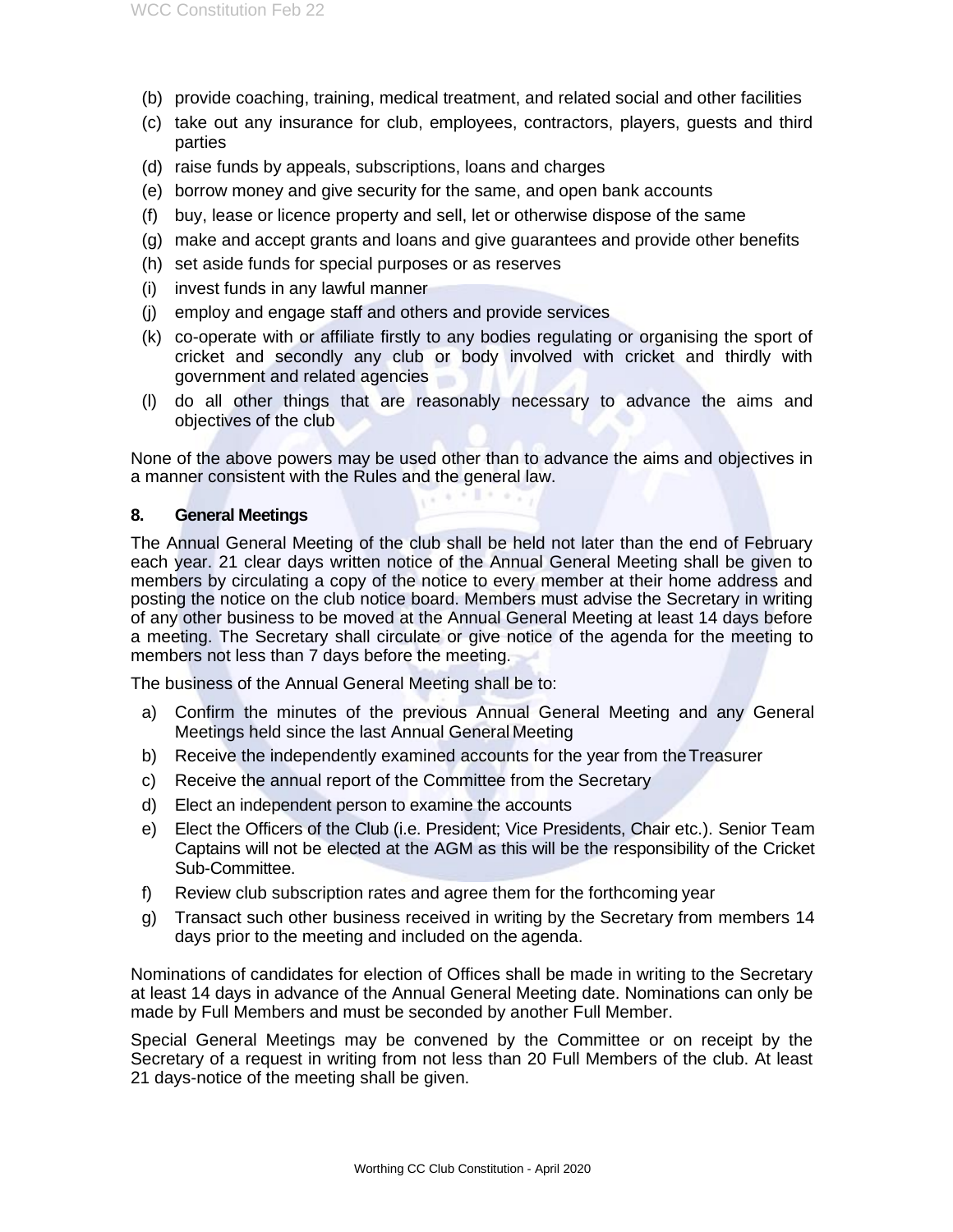At all General Meetings, the Chair will be taken by the Chair or, in their absence, by a deputy appointed by Full Members attending the meeting. Decisions made at a General Meeting shall be by a simple majority vote from those Full Members attending the meeting. In the event of equal votes, the Chair of the meeting shall be entitled to an additional casting vote.

A quorum for a General Meeting shall be 20 Full Members and any other categories of membership entitled to vote (as outlined by the membership section of this Constitution) and Officers of the Club including at least one from the Chair, Secretary and Treasurer.

Each Full Member of the Club shall be entitled to one vote at General Meetings.

#### **9. Alterations to the Constitution**

Any proposed alterations to the club Constitution may only be considered at an Annual or Special General Meeting, convened with the required written notice of the proposal. Any alteration or amendment must be proposed by a Full Member of the club and seconded by another Full Member. Such alterations shall be passed if supported by not less than two-thirds of those Full Voting Members present at the meeting, assuming that a quorum has been achieved.

#### **10. Finance**

All club monies shall be banked in an account in the name of the club.

The Treasurer shall be responsible for the finances of the club and for providing a report on the financial position as required by the Committee.

The Treasurer shall ensure that the club maintains adequate and appropriate insurance to cover the activities of the club.

The financial year will end on 31<sup>st</sup> December.

The Treasurer will present an independently examined statement of annual accounts at the Annual General Meeting.

Any cheques drawn against club funds should hold the signatures of the Treasurer plus one other authorised signatory.

In order to preserve the future of the Club, the Club shall retain a target of the previous 2 years value of operating costs in reserve within the current years accounts. Should these reserves reduce, or have the potential to reduce, to an 18-month operating cost value, this shall trigger a spending review by the Management Committee.

#### **11. Property and Funds**

- a) The property and funds of the club cannot be used for the direct or indirect private benefit of members other than as reasonably allowed by the Rules and all surplus income or profits shall be reinvested in the club.
- b) The club may also in connection with the sports purposes of the club:
	- (i) sell and supply food, drink and related sports clothing and equipment
	- (ii) employ members and remunerate them for providing goods and services, on fair terms set by the Committee without the person concerned being present
	- (iii) pay for reasonable hospitality for visiting teams and guests
	- (iv) indemnify the Committee and members acting properly in the course of the running of the club against any liability incurred in the proper running of the club (but only to the extent of its assets)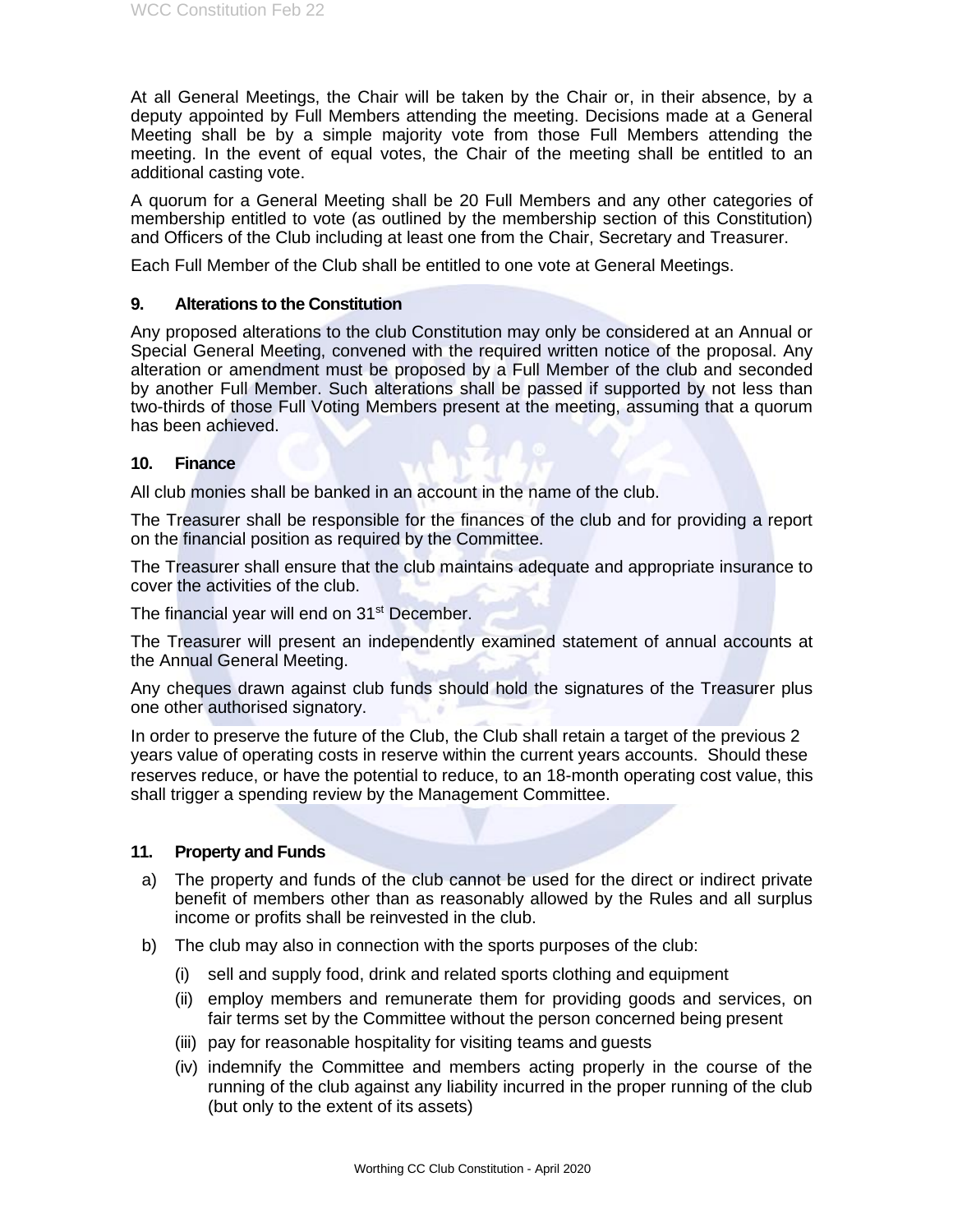#### **12. Discipline and Appeals**

All complaints regarding the behaviour of members should be lodged in writing with the Secretary.

The Committee shall appoint a Disciplinary sub-committee who will meet to hear complaints within 7 days of a complaint being lodged. Any member requested to attend a Disciplinary sub-committee shall be entitled to be accompanied by a friend or other representative and to call witnesses. The Committee (or its sub-committee) has the power to take appropriate disciplinary action, including the termination of membership.

The outcome of the disciplinary hearing shall be put in writing to the person who lodged the complaint and the member against whom the complaint was made within (number of) days following the hearing.

There shall be a right of appeal to the Committee against either the finding or the sanction imposed or both following disciplinary action being taken. The Committee shall appoint an Appeals Committee (a maximum of three) which shall not include members involved with the initial disciplinary hearing but may include non-members of the club. The Appeals Committee shall consider the appeal within (number of) days of the Secretary receiving the appeal. The individual submitting the appeal shall be entitled to be accompanied by a friend or other representative and to call witnesses. The decision of the Appeals Committee shall be final and binding on all parties.

#### **13. Dissolution**

a) If at any General Meeting of the club, a resolution be passed calling for the dissolution of the club, the Secretary shall immediately convene a Special General Meeting of the club to be held not less than one month thereafter to discuss and vote on the resolution.

 $(1 + 1 + 1)$ 

- b) If at that Special Meeting, the resolution is carried by at least two-thirds (three quarters) of the Full Voting Membership present at the meeting, the Committee shall thereupon, or at such date as shall have been specified in the resolution, proceed to realise the assets of the club and discharge all debts and liabilities of the club.
- c) The Committee will then be responsible for the orderly winding up of the club's affairs.
- d) After settling all liabilities of the club, the Committee shall dispose of the net assets remaining to one or more of the following:
	- (i) to another club with similar sports purposes which is a registered charity
	- (ii) to another club with similar sports purposes which is a registered Community Amateur Sports Club
	- (iii) to the club's governing body for use by them for related community sports